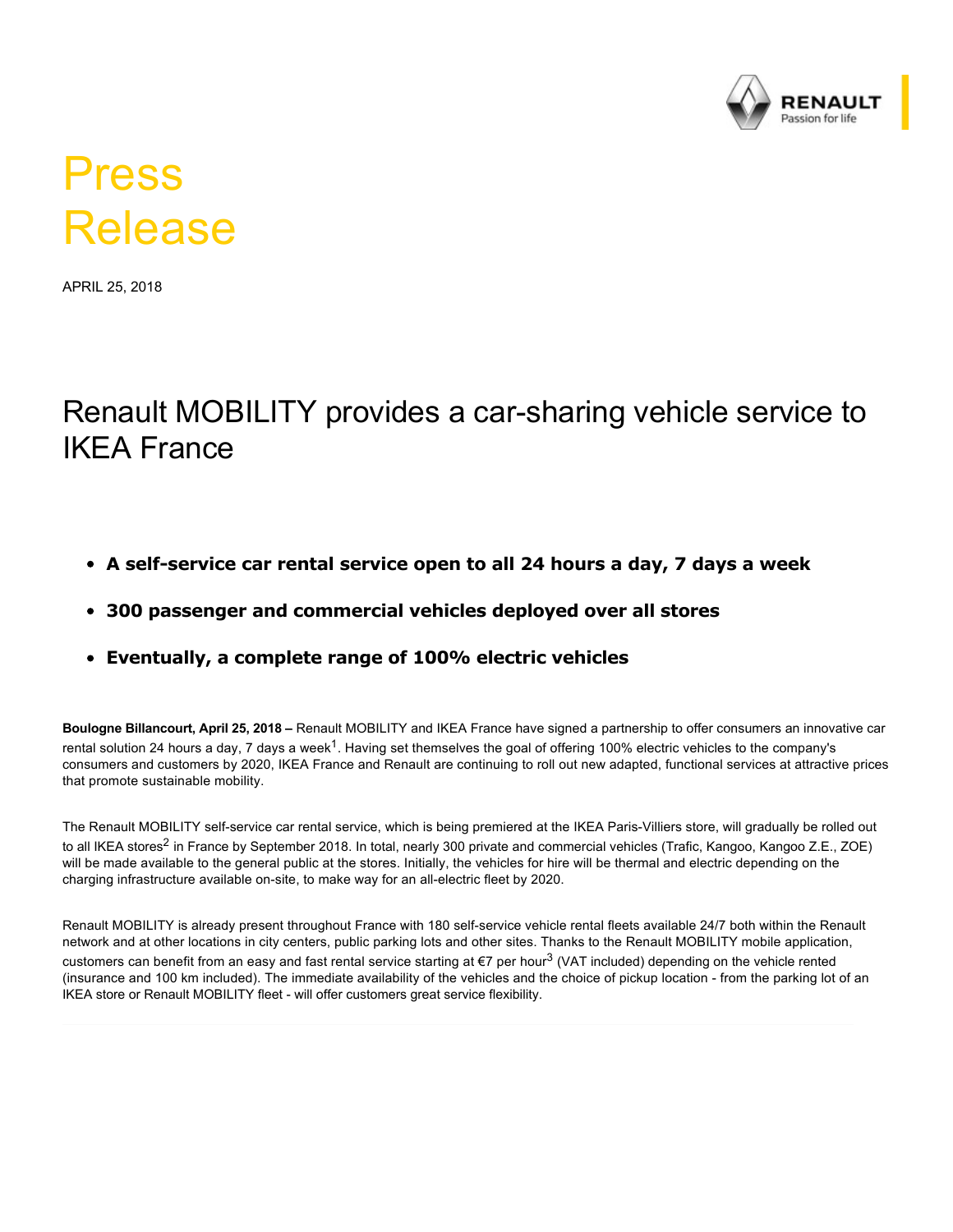*"With this new partnership, we are looking to provide consumers with a service that enhances our accessibility and complements our existing offer. Fast, easy to use and at an attractive price, this new rental service allows users to adopt a simple mode of transport with, eventually, a fleet comprising 100% electric vehicles. This demonstrates our commitment to a more sustainable way of life,"* says **Vicente Cubells, Director of Customer Relations at IKEA France**.

*"This partnership with IKEA France underlines the relevance of Renault MOBILITY's carsharing offer and is part of our Renault MOBILITY development strategy in France. This mobility solution, accessible to all, is based on a 100% digital customer journey and the Renault network to guarantee our customers a high quality service,"* explains **Philippe Buros, Renault France Sales Director**.

\_\_\_\_\_\_\_\_\_\_\_\_\_\_\_\_\_\_\_\_\_\_\_\_\_\_\_\_\_\_\_\_\_\_\_\_\_\_\_\_\_\_\_\_\_\_\_\_\_\_\_\_\_\_\_\_\_\_\_\_\_\_\_\_\_\_\_\_\_\_\_\_\_\_\_\_\_\_\_\_\_\_\_\_\_\_\_\_\_\_\_\_\_\_\_

<sup>1</sup> Wherever IKEA store configurations permit.

 $^2$  Roll-out planned in all 32 IKEA stores: Avignon, Bayonne, Bordeaux, Brest, Caen, Clermont-Ferrand, Dijon, Grenoble, Hénin-Beaumont, La Valentine, Lomme, Lyon-Saint-Priest, Metz, Mulhouse, Nantes, Orléans, Paris-Plaisir, Paris-Evry, Paris-Velizy, Paris-Paris Nord, Paris-Villiers, Paris-Thiais, Paris-Franconville, Reims, Rennes, Rouen, Saint-Etienne, Toulouse, Tours, and Vitrolles.

 $^3$  Valid for the rental of a Renault ZOE or a Renault Kangoo, hourly day rate (from 7am to 8pm), 100 km with insurance and fuel included.

## **About Renault**

Renault is the group's French brand, present in 134 countries worldwide through 12,700 points of sale. The world's leading French brand, Renault has always sought to reinvent the way people use cars and to develop innovative concepts. The brand's models, with their sensual and warm lines, make everyday life easier thanks to their modularity, connectivity and intuitive features. This innovation-focused approach enables our customers to live their lives to the full.

## **About IKEA France**

IKEA is the leading supplier of furniture and homeware in France with a 19.4% market share. IKEA France has 10,064 employees, 33 stores, an IKEA.fr ecommerce site and a customer support center. For the 2017 fiscal year\*, IKEA stores received 54.9 million visits and the IKEA.com website had 162 million visits. IKEA's development is based on a very strong Swedish corporate culture and firmly rooted values, the keys to its success. This culture and these values, shared by all IKEA employees and the countries in which IKEA operates, help everyone to develop and contribute to the IKEA Group's vision of improving the daily lives of as many people as possible. \*Fiscal year from September 1, 2016 to August 31, 2017

**For more information:**

**IKEA France PRESS OFFICE** Tel.: +33 (0)1 30 81 15 15 [rp.corpfrance@ikea.com](mailto:rp.corpfrance@ikea.com)

**GROUPE RENAULT PRESS OFFICE** Tel.: +33 (0)1 76 84 63 36 [renault.media@renault.com](mailto:renault.media@renault.com)